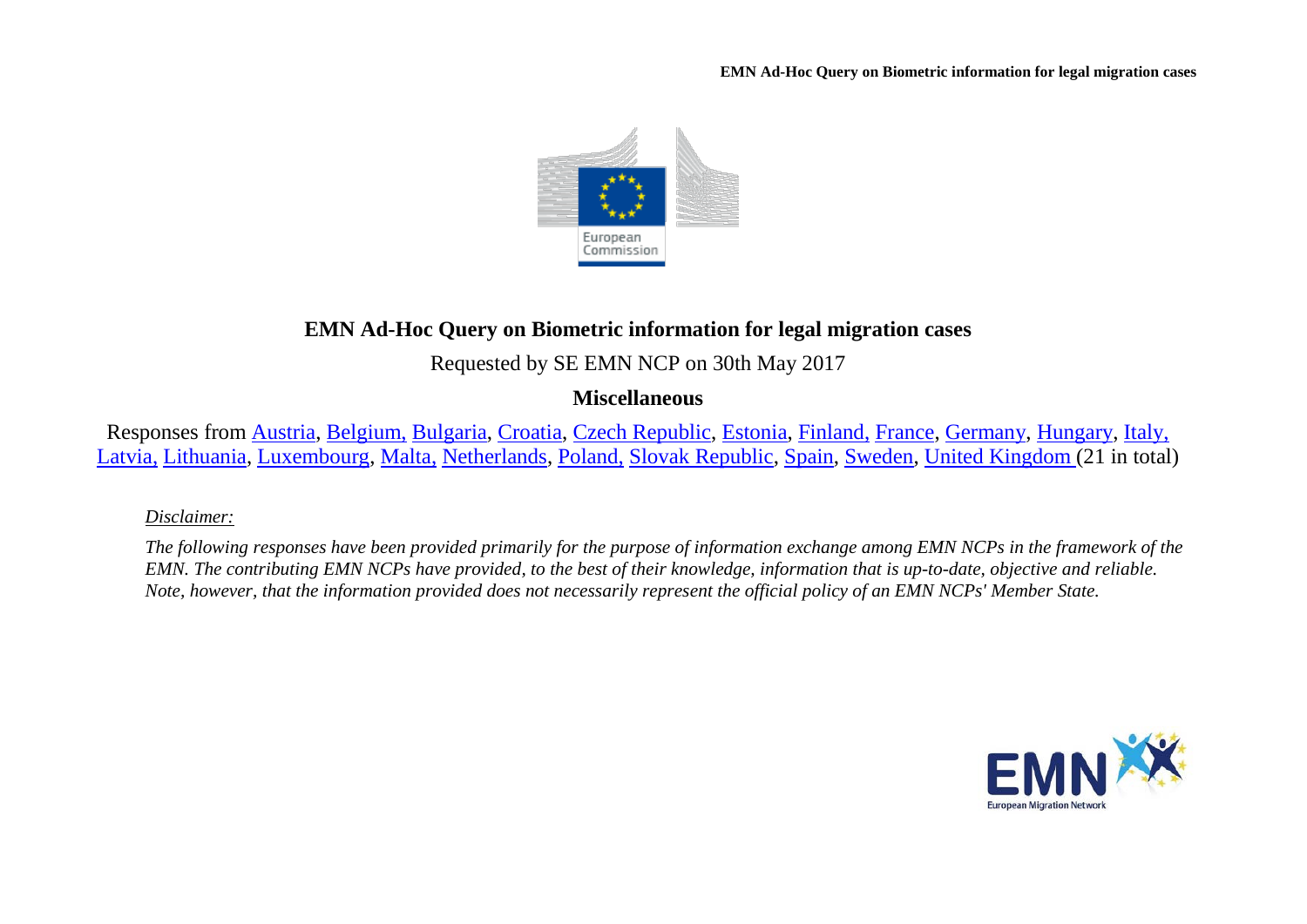#### **Background information:**

The Swedish Migration Agency is investigating the possibility of expanding the use of biometric information for legal migration cases. They would like to ask about the practice in other Member States regarding the retention and usage of such data.

#### **Questions**

- 1. 1. Do you store biometric data from legal migration cases (i.e. work, family, study) in a national database or in the chip of the residence permit card only?
- 2. 2. Is the biometric data captured at the embassy or upon arrival in the MS, before or after a decision has been reached?<br>3. 3. For what purposes are your national authorities allowed to access the data?
- 3. 3. For what purposes are your national authorities allowed to access the data?
- 4. 4. If you are permitted to store and use biometric data from legal migration cases what is your legal basis (please provide a link or an excerpt of the legislation)?

#### **Responses**

<span id="page-1-1"></span><span id="page-1-0"></span>

| Country        | Wider<br><b>Dissemination</b> | <b>Response</b>                                                                                                                                                                                                                                                                                                                                                                                                                                                                                                                                                                                                                                                                                                                                                                                        |
|----------------|-------------------------------|--------------------------------------------------------------------------------------------------------------------------------------------------------------------------------------------------------------------------------------------------------------------------------------------------------------------------------------------------------------------------------------------------------------------------------------------------------------------------------------------------------------------------------------------------------------------------------------------------------------------------------------------------------------------------------------------------------------------------------------------------------------------------------------------------------|
| <b>Austria</b> | N <sub>o</sub>                | This EMN NCP has provided a response to the requesting EMN NCP. However, they have requested that it is<br>not disseminated further.                                                                                                                                                                                                                                                                                                                                                                                                                                                                                                                                                                                                                                                                   |
| <b>Belgium</b> | Yes                           | 1. Belgium does not take fingerprints in the framework of an application for a visa D, with the exception of the<br>fingerprints of African students who submit their application in a Belgian diplomatic or consular post in Africa.<br>These data are stored in a national database ("AFIS").<br>2. These data are taken in the Belgian diplomatic or consular posts (at the embassy) on the moment of the visa<br>application.<br>3. The Law determines for what purposes national authorities can make use of the data (article 30bis, paragraph<br>4 of the Belgian Immigration Act, see question 4 below): - To identify a person or to verify the identity of a<br>person; - To examine if the person is a danger for public order and national security; - To respect European<br>obligations. |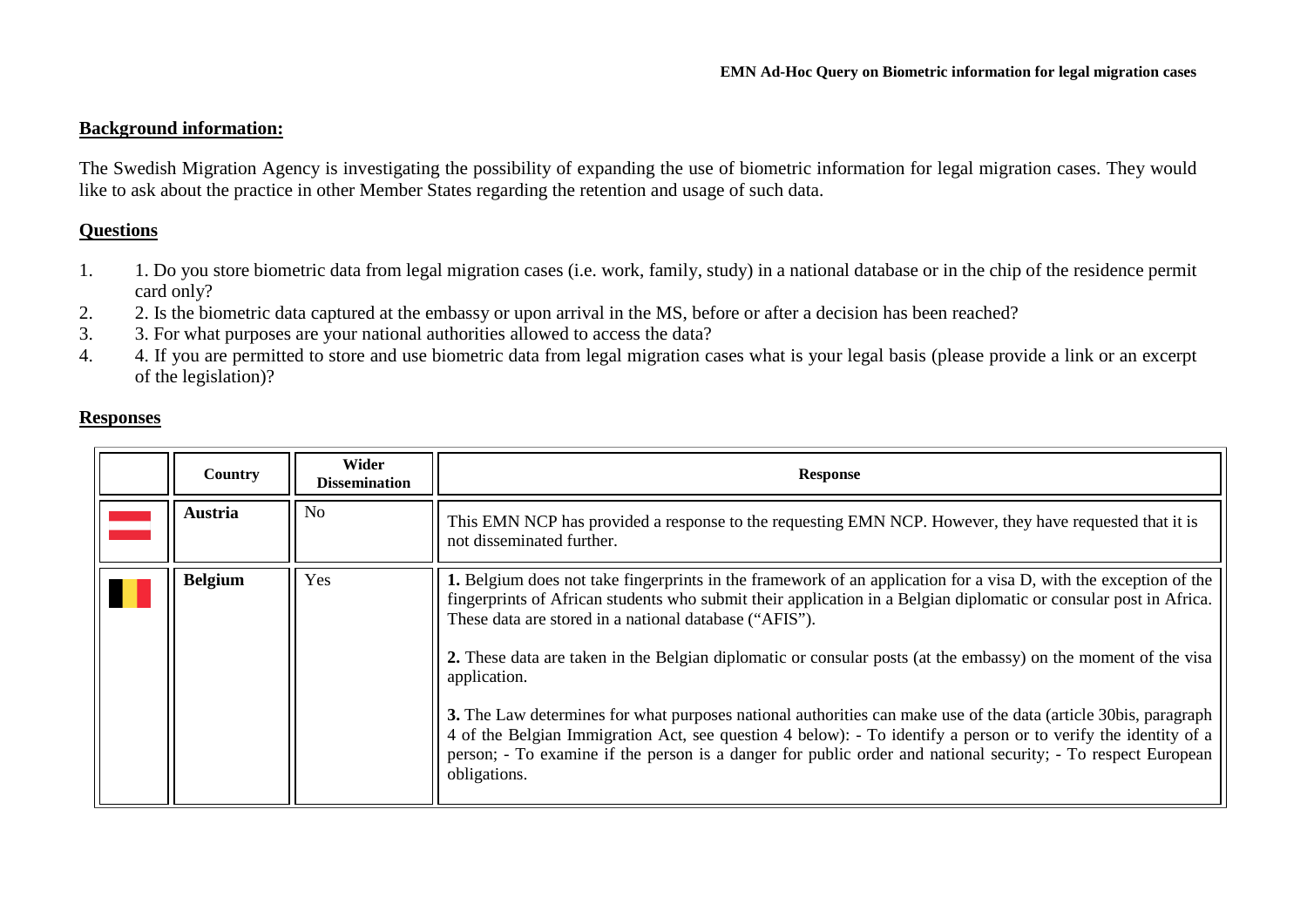<span id="page-2-1"></span><span id="page-2-0"></span>

|                 |                | 4. Legal basis: - Article 30bis of the Belgian Immigration Act (Law of 15 December 1980 regarding the entr,<br>residence, settlement and removal of foreign nationals) authorizes to take a photograph and digital fingerprints<br>of a person when he or she applies for a long stay, whether the application is issued from abroad or from the<br>territory (The Belgian Immigration Act is available online<br>Belgian<br>in French on<br>https://dofi.ibz.be/sites/dvzoe/FR/Documents/19801215_F.pdf) - The Executive Decree (Royal Decree) of 21<br>April 2007 determines a delay of 10 years, during which the data can be stored (text available in French on:<br>http://www.ejustice.just.fgov.be/doc/rech_n.htm) - Council Regulation (EC) No 1030/2002 — uniform format<br>for residence permits for non-EU country nationals. (text available on: http://eur-lex.europa.eu/legal-<br>content/EN/TXT/?uri=celex:32002R1030)                                                                                                                                                                                                                                                                                                                                                                                                                                                                                                                                                                                           |
|-----------------|----------------|---------------------------------------------------------------------------------------------------------------------------------------------------------------------------------------------------------------------------------------------------------------------------------------------------------------------------------------------------------------------------------------------------------------------------------------------------------------------------------------------------------------------------------------------------------------------------------------------------------------------------------------------------------------------------------------------------------------------------------------------------------------------------------------------------------------------------------------------------------------------------------------------------------------------------------------------------------------------------------------------------------------------------------------------------------------------------------------------------------------------------------------------------------------------------------------------------------------------------------------------------------------------------------------------------------------------------------------------------------------------------------------------------------------------------------------------------------------------------------------------------------------------------------|
| <b>Bulgaria</b> | Yes            | 1. According to BULGARIAN PERSONAL DOCUMENTS ACT biometric data are the image of the citizen's<br>face and his fingerprints, which are used for identification and verification of the requested identity. Such data<br>are stored in a national automated information fund for Bulgarian personal documents - the "National register of<br>the Bulgarian personal documents" and in the chip of the residence permit.<br>2. The taking of the face photo and fingerprints of the citizen shall take place after receiving a right of residence<br>and upon submission of an application for a residence permit. The Legal Migration and Bulgarian Citizenship<br>Department within Migration Directorate – Ministry of Interior has access only to the person's photo after<br>obtaining a right of residence and after filing the application for a residence permit.<br>3. According to BULGARIAN PERSONAL DOCUMENTS ACT, Art. 69 (1) The administrative bodies issuing<br>the Bulgarian personal documents shall use the data kept in the informational funds for administrative services<br>of the population. (2) Admitted shall be the use of data from the informational funds by an order established by<br>a law in case of threat for the national security, for discovering, prevention and interruption of crime, as well as<br>in case of violation of the public peace.<br>4. The collection of this information is regulated in the Bulgarian Personal Documents Act.<br>http://www.lex.bg/laws/ldoc/2134424576 |
| Croatia         | N <sub>o</sub> | This EMN NCP has provided a response to the requesting EMN NCP. However, they have requested that it is<br>not disseminated further.                                                                                                                                                                                                                                                                                                                                                                                                                                                                                                                                                                                                                                                                                                                                                                                                                                                                                                                                                                                                                                                                                                                                                                                                                                                                                                                                                                                            |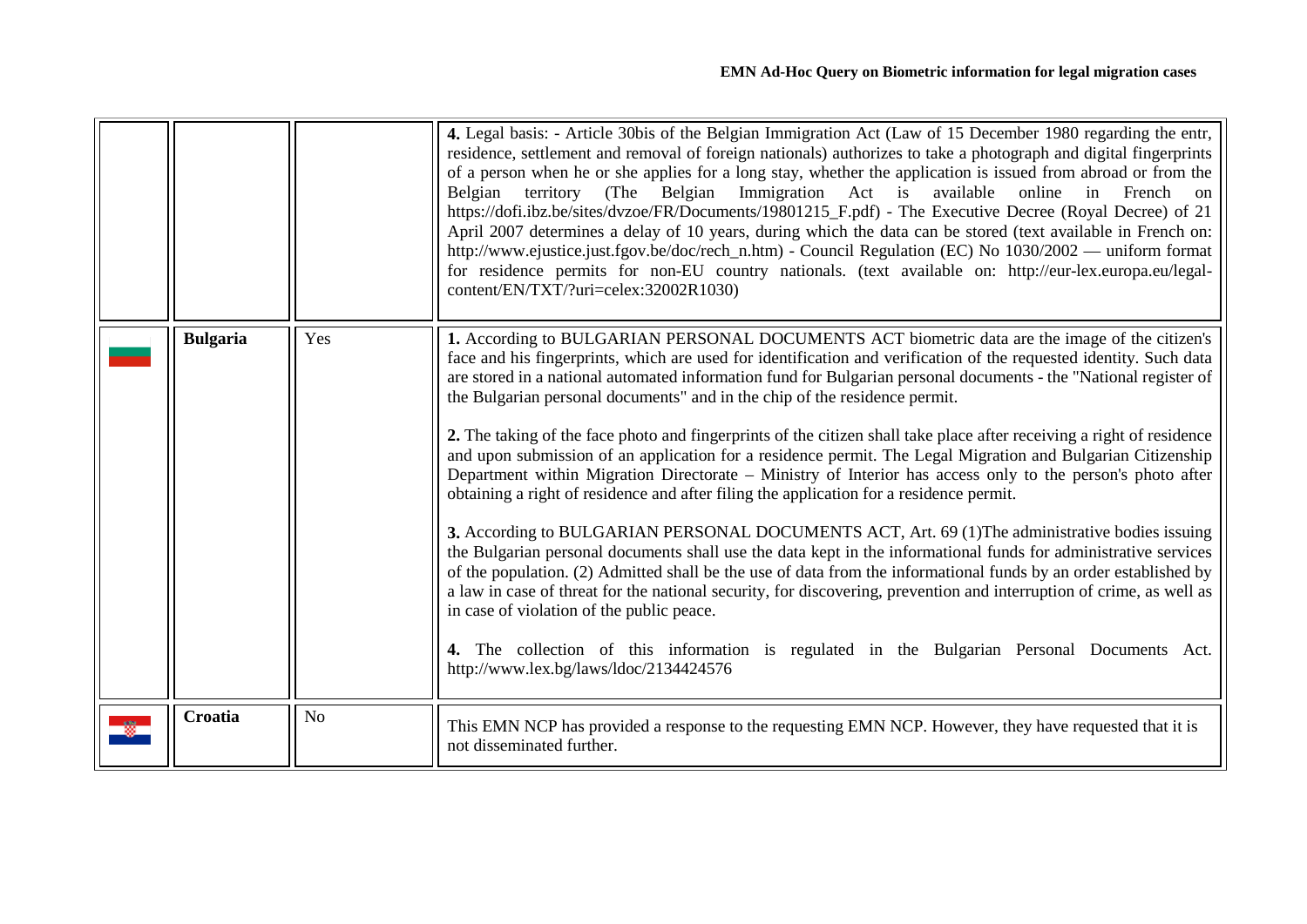<span id="page-3-2"></span><span id="page-3-1"></span><span id="page-3-0"></span>

| <b>Czech</b><br><b>Republic</b> | Yes | 1. In cases which are defined by the law, the Czech Republic issues the card which includes the chip with<br>biometric data. Once the document is handed over, the biometric data is stored in the database, for their possible<br>use in the future.<br>2. After reaching a positive decision.<br>3. Biometric features are taken to verify the authenticity of the residence permit or the identity of the asylum<br>seeker (Act No. 325/1999 Coll., On Asylum) and to verify the authenticity of the residence card or identity (Act<br>No. 326/1999 Coll., On Residence of Foreign Nationals in the Territory of the Czech Republic).<br>4. It is based on the following acts: - Act No. 325/1999 Coll., on Asylum and the Amendment of Act No. 283/1991<br>Coll., on the Police of the Czech Republic, as amended (the Asylum Act). - Act No. 326/1999 Coll., on Residence<br>of Foreign Nationals in the Czech Republic and on Amendments to Certain Acts.                                                                                                                                                                                                              |
|---------------------------------|-----|-------------------------------------------------------------------------------------------------------------------------------------------------------------------------------------------------------------------------------------------------------------------------------------------------------------------------------------------------------------------------------------------------------------------------------------------------------------------------------------------------------------------------------------------------------------------------------------------------------------------------------------------------------------------------------------------------------------------------------------------------------------------------------------------------------------------------------------------------------------------------------------------------------------------------------------------------------------------------------------------------------------------------------------------------------------------------------------------------------------------------------------------------------------------------------|
| <b>Estonia</b>                  | Yes | 1. Yes, biometric data is also stored in a national database (Register of residence and work permits).<br>2. Biometric data may be captured at the embassy during visa application or is captured by Police and Border<br>Guard Board officials during the proceedings of residence permits.<br>3. National authorities are allowed to access the data stored in the register for purposes stated in Article 38 of the<br>Regulation of the register of residence and work permits. The authorized officials of Police and Border Guard<br>Board are allowed to access the data for preforming their work related duties.<br>4. According to the Aliens Act, Article 228 (1), the register of residence and work permits is a database<br>established by the Government of the Republic of Estonia. Furthermore, the minister responsible for the area<br>shall establish by a regulation the statutes for maintenance of the database. Aliens Act, Article 228 (in English):<br>https://www.riigiteataja.ee/en/eli/513032017005/consolide Regulation of the register of residence and work<br>permits (in Estonian): https://www.riigiteataja.ee/akt/114012017020?leiaKehtiv |
| <b>Finland</b>                  | Yes | 1. In Finland the fingerprints are recorded in the card as well as in a central database.<br>2. Principally, a first residence permit shall be applied for abroad before entering Finland. Biometric identifiers<br>are taken at the embassy at the same time as the application is made. If the application is made online, the<br>applicant has to visit the embassy to verify his/her identity. Biometric identifiers are, however, taken in Finland                                                                                                                                                                                                                                                                                                                                                                                                                                                                                                                                                                                                                                                                                                                       |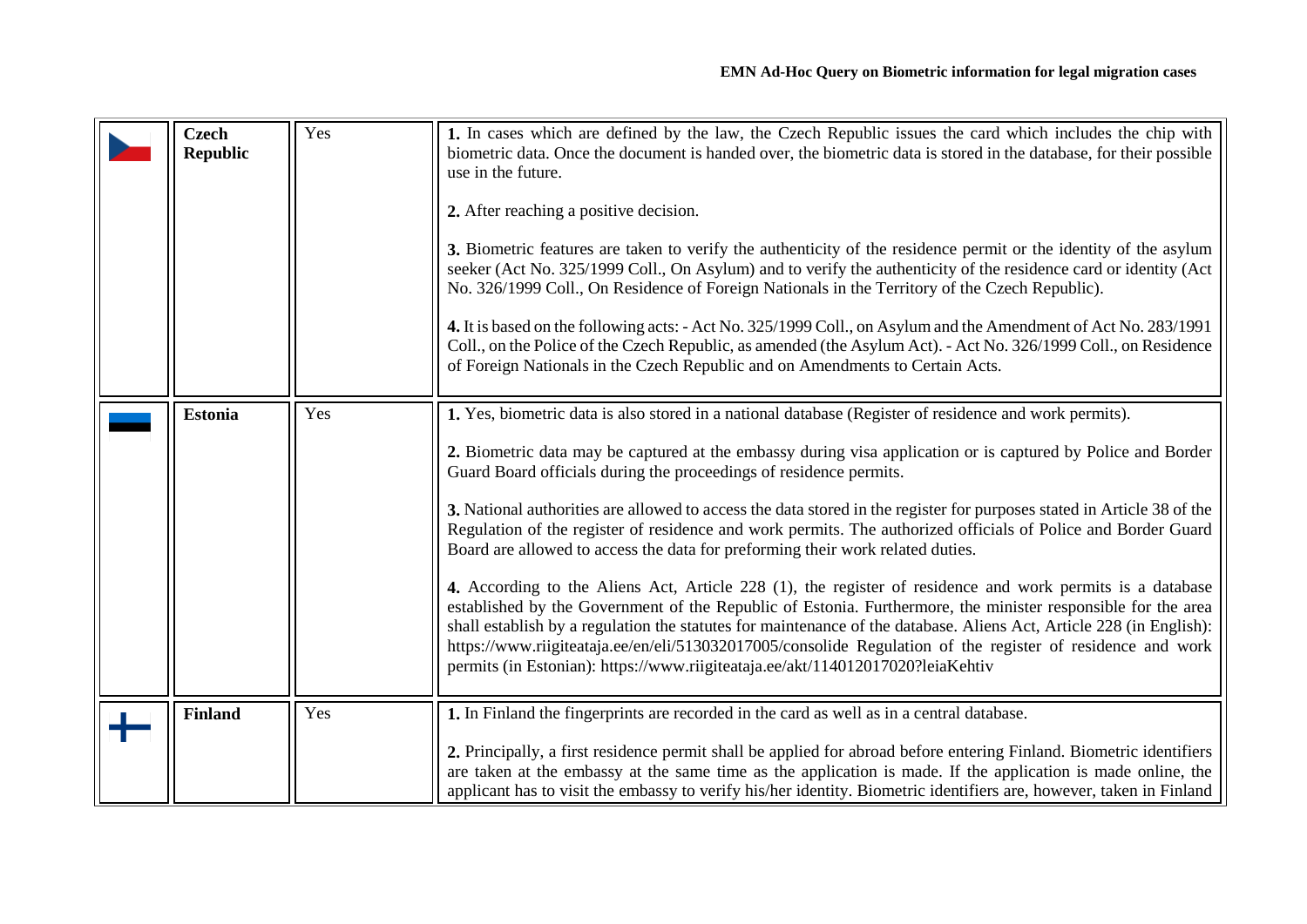<span id="page-4-0"></span>

|               |     | from those applicants who are entitled by law to apply for the first residence permit in Finland after having<br>entered the country with visa/visa free. This exception mainly concerns the family members of Finnish citizens.<br>3. Fingerprint data may be used by the Finnish Immigration Service, the police, the border control authorities as<br>well as Finnish embassies. Fingerprint data may be used exclusively for the purposes of verifying the authenticity<br>of the residence permit card and the identity of the holder of the residence permit, as well as for the purposes of<br>the processing, issue of decisions on and supervision of matters concerning aliens' entry into and departure from<br>the country and their residence and employment, and the protection of national security. Furthermore, the police<br>may use the fingerprint data in case it is necessary in connection with severe accidents and for identifying victims.<br>The data captured for comparison purposes may only be used for the duration of the comparison and must be<br>destroyed immediately thereafter.<br>4. Section 3b of the Act on the Register of Aliens applies to the use and comparison of the fingerprint data<br>recorded in the sub-register of applications associated with the Register of Aliens. In Swedish<br>http://www.finlex.fi/sv/laki/ajantasa/1997/19971270 Also the Aliens Act includes sections on the registering and<br>biometric<br>identifiers<br>(60)<br>$d\hat{S}$<br>Aliens<br>comparing<br>and<br>60<br>$d\S$ ).<br>Act<br>in<br>Swedish:<br>http://www.finlex.fi/sv/laki/ajantasa/2004/20040301 |
|---------------|-----|-------------------------------------------------------------------------------------------------------------------------------------------------------------------------------------------------------------------------------------------------------------------------------------------------------------------------------------------------------------------------------------------------------------------------------------------------------------------------------------------------------------------------------------------------------------------------------------------------------------------------------------------------------------------------------------------------------------------------------------------------------------------------------------------------------------------------------------------------------------------------------------------------------------------------------------------------------------------------------------------------------------------------------------------------------------------------------------------------------------------------------------------------------------------------------------------------------------------------------------------------------------------------------------------------------------------------------------------------------------------------------------------------------------------------------------------------------------------------------------------------------------------------------------------------------------------------------------------------------------------------------------------------|
| <b>France</b> | Yes | 1. Regarding an application for a visa at a consulate outside French territory, applicant's personal data are<br>collected in a national database called "VISABIO". Consular services collect the applicant's alphanumeric and<br>biometric data (photography and fingerprints of the ten fingers of the applicant). Regarding an application for a<br>residence permit at an administrative authority in France (prefecture), applicant's personal data are collected in a<br>national database called "AGEDREF". Prefectures in charge of the application store the applicant's biometric<br>data once the application is accepted (photography and fingerprints of the ten fingers of the applicant). The<br>current system does not allow the storage of the fingerprints for applicants who have not obtained a residence<br>permit. In this case, only the alphanumeric data are stored in the "AGEDREF" database. The chip of the issued<br>residence permit also includes the fingerprints of two fingers and a photography. This system was implemented<br>in order to comply with Council Regulation (EC) 380/2008 of 18 April 2008 amending Regulation (EC) No<br>1030/2002 establishing a uniform format for residence permits for TCNs.<br>2. Regarding an application for a visa at the consulate, consular services examine the identity of the applicant by<br>collecting its alphanumeric and biometric data before the decision of granting the visa. Regarding an application<br>for a residence permit at a prefecture in France, the current system does not allow the storage of fingerprints of                          |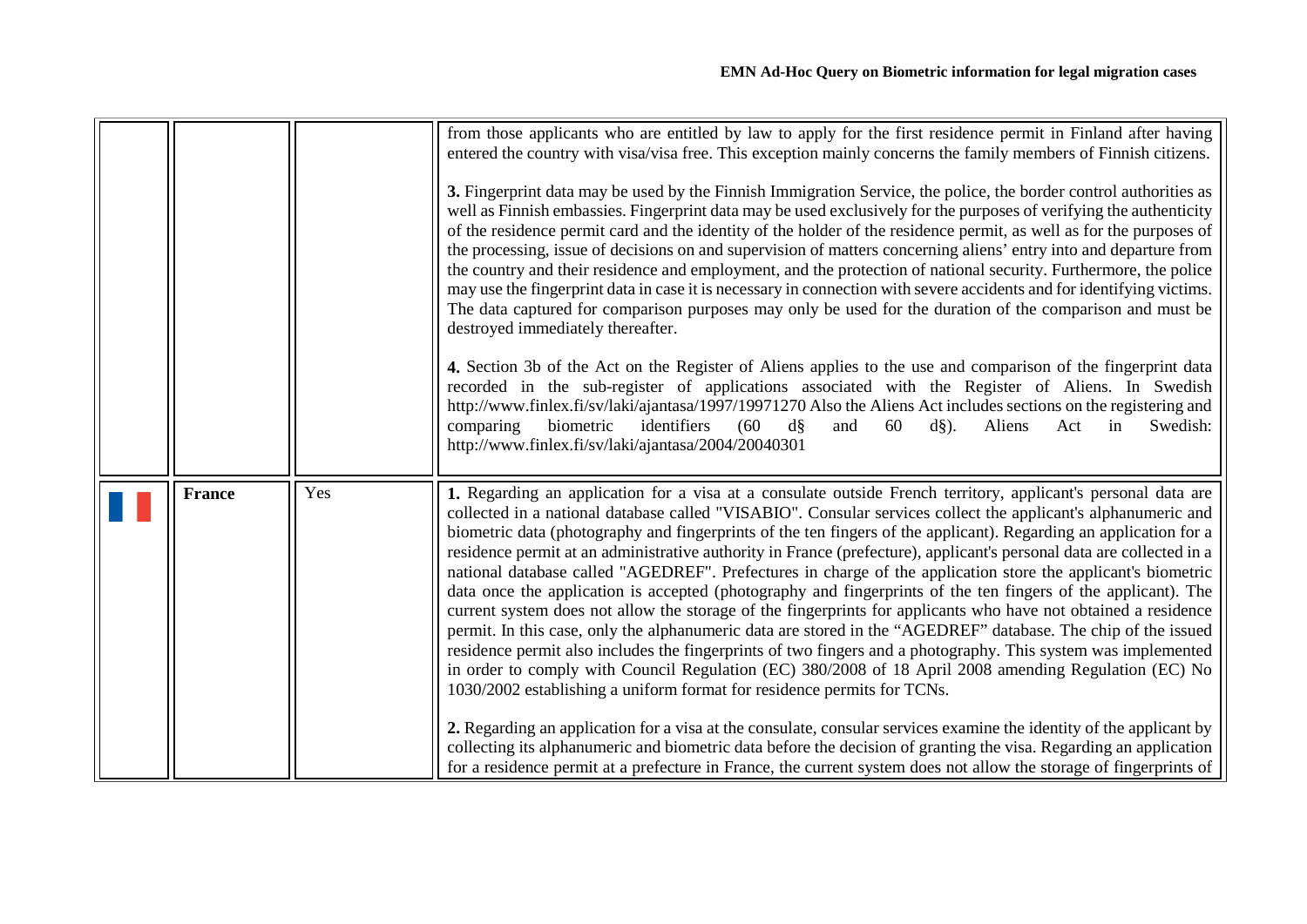<span id="page-5-0"></span>

|                |     | applicants who have not been granted a residence permit. In case of a refusal decision for an applicant, only its<br>alphanumeric data remain stored in the AGEDREF database.<br>3. Regarding the VISABIO database storing the data relating to visa applicants, the data are accessible to: - The<br>Ministry of Foreign Affairs, the consular authorities and agents of the prefectures in charge of the issuance of<br>residence permits and visas; - Police and military officers in operations of checking the authenticity of visas and<br>the regularity of the stay and during the return process; - Customs officers in the framework of borders inspection<br>missions; - Agents of the French Office of Immigration and Integration (OFII) in charge of admission procedures<br>to ensure that the TCN is the legitimate holder of the visa. Regarding the AGEDREF database storing information<br>relating to residence permits, the data are accessible to prefectures, agents of the Ministry of the Interior,<br>consulates, police and gendarmerie officers, managers of detention facilities, the border police, the OFII and the<br>French Office for the Protection of Refugees and Stateless Persons (OFPRA). These authorities have access to<br>these data in order to ensure the processing of TCN applications and the issuance of residence permits, to fight<br>against illegal entry and stay of TCNs, to manage various stages of the migration procedure and to produce<br>statistics.<br>4. These national databases are based on two articles from the Code on Entry and Residence of Foreign nationals<br>and Right of Asylum (CESEDA): Article L. 611-6 of the CESEDA: In order to better guarantee the legal<br>residence of TCNs and to fight against illegal entry and residence of TCNs in France, fingerprints and a<br>photography of TCNs who apply for a visa at consulates or at the external border of the States parties to the<br>Schengen Convention may be stored, under the conditions set in the law n°78-17 of 6 January 1978. This storage<br>is compulsory if a visa is issued. Article R. 611-1 of the CESEDA: The creation of an automated data processing<br>called AGDREF is legal. The purpose of this database is to guarantee the right of residence of TCNs and to fight<br>against illegal entry and stay in France. |
|----------------|-----|-----------------------------------------------------------------------------------------------------------------------------------------------------------------------------------------------------------------------------------------------------------------------------------------------------------------------------------------------------------------------------------------------------------------------------------------------------------------------------------------------------------------------------------------------------------------------------------------------------------------------------------------------------------------------------------------------------------------------------------------------------------------------------------------------------------------------------------------------------------------------------------------------------------------------------------------------------------------------------------------------------------------------------------------------------------------------------------------------------------------------------------------------------------------------------------------------------------------------------------------------------------------------------------------------------------------------------------------------------------------------------------------------------------------------------------------------------------------------------------------------------------------------------------------------------------------------------------------------------------------------------------------------------------------------------------------------------------------------------------------------------------------------------------------------------------------------------------------------------------------------------------------------------------------------------------------------------------------------------------------------------------------------------------------------------------------------------------------------------------------------------------------------------------------------------------------------------------------------------------------------------------------------------------------------------------------------------------------------------------------------------------|
| <b>Germany</b> | Yes | 1. The photographs of third country nationals who have migrated lawfully are stored in the Central Register of<br>Foreigners and on the chip of electronic residence permits. Section 3 subsection 1 of the Central Register of<br>Foreigners Act (Ausländerzentralregistergesetz) and Section 78 of the Residence Act (Aufenthaltsgesetz) provide<br>the legal basis for doing so. Fingerprints are stored in a separate AFIS (Automated Fingerprint Identification<br>System) database at the Federal Criminal Police Office. Please see also the attached Flyer.<br>2. Biometric data is collected both within the framework of the visa procedure and when an application is filed<br>for a residence permit. However, data is only collected within the framework of the visa procedure for the purpose<br>of checking the person's details. The data is only stored permanently in the Central Register of Foreigners and at                                                                                                                                                                                                                                                                                                                                                                                                                                                                                                                                                                                                                                                                                                                                                                                                                                                                                                                                                                                                                                                                                                                                                                                                                                                                                                                                                                                                                                                |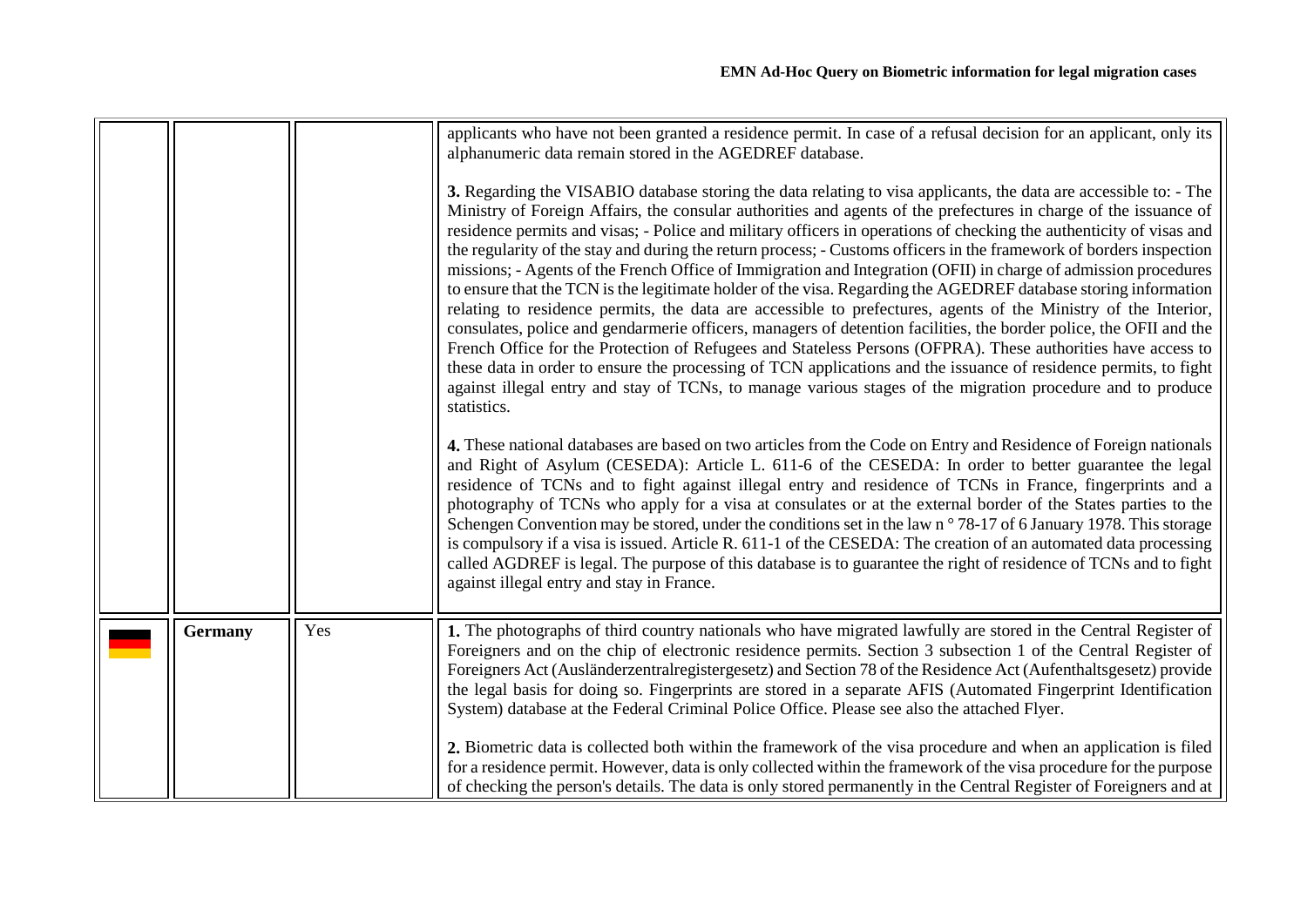<span id="page-6-0"></span>

|                |     | the Federal Criminal Police Office once the third country national has filed an application for a residence permit<br>at the foreigners authority.<br>3. German authorities are allowed to access the data held in the Central Register of Foreigners for residence-<br>related and asylum-related purposes.<br>4. See answer to question 1.                                                                                                                                                                                                                                                                                                                                                                                                                                                                                                                                                                                                                                                                                                                                                                                                                                                                                                                                                                                                                                                                                                                                                                                                                                                                                                                                                                                                                                                                                                                                                                                                                                                                                                                                                                                                                                                                                                                                                                                                                                                                                                                                                                                                                                                                                                                                                                  |
|----------------|-----|---------------------------------------------------------------------------------------------------------------------------------------------------------------------------------------------------------------------------------------------------------------------------------------------------------------------------------------------------------------------------------------------------------------------------------------------------------------------------------------------------------------------------------------------------------------------------------------------------------------------------------------------------------------------------------------------------------------------------------------------------------------------------------------------------------------------------------------------------------------------------------------------------------------------------------------------------------------------------------------------------------------------------------------------------------------------------------------------------------------------------------------------------------------------------------------------------------------------------------------------------------------------------------------------------------------------------------------------------------------------------------------------------------------------------------------------------------------------------------------------------------------------------------------------------------------------------------------------------------------------------------------------------------------------------------------------------------------------------------------------------------------------------------------------------------------------------------------------------------------------------------------------------------------------------------------------------------------------------------------------------------------------------------------------------------------------------------------------------------------------------------------------------------------------------------------------------------------------------------------------------------------------------------------------------------------------------------------------------------------------------------------------------------------------------------------------------------------------------------------------------------------------------------------------------------------------------------------------------------------------------------------------------------------------------------------------------------------|
| <b>Hungary</b> | Yes | 1. According to the Paragraph i) of Subsection (1) of Section 96 of the Act II of 2007 on the Admission and Right<br>of Residence of Third-Country Nationals (hereinafter RRTN) the immigration authority shall process the<br>following data of third-country nationals in connection with applications for residence permits and the residence<br>permits issued: facial images and fingerprint images taken in accordance with Regulation (EC) No. 1030/2002<br>laying down a uniform format for residence permits for third-country nationals and Council Regulation (EC) No.<br>380/2008 of 18 April 2008 amending Regulation (EC) No. 1030/2002 laying down a uniform format for residence<br>permits for third-country nationals. According to the Paragraph a) of Subsection (5) of Section 181/B of the<br>Government Decree 114/2007 (V. 24.) on the Implementation of the RRTN (hereinafter Government Decree) in<br>connection with the issue of local border traffic permits and residence permits, interim permanent residence<br>permits, national permanent residence permits, and EC permanent residence permits, and with the exchange or<br>replacement of permanent residence permits or immigration permits the Office shall carry out the personalization<br>of local border traffic permits, residence permits, interim permanent residence permits, national permanent<br>residence permits, and EC permanent residence permits, as well as permanent residence permits or immigration<br>permits and the loading of data into the storage medium containing biometric identifiers (hereinafter referred to<br>as "storage medium"). According to Subsection (3) of Section 96 of the RRTN the immigration authority shall<br>be allowed to process the data referred to in Paragraph (i) of Subsection (1) insofar as the binding and enforceable<br>decision is adopted relating to the application for residence permit, or until the humanitarian residence permit<br>specified in Paragraphs a)-b) and d)-f) of Subsection (1) and in Subsection (1a) of Section 29 is issued, after<br>which the data in question must be deleted immediately. According to the above-mentioned the biometric data is<br>stored in the chip of the residence permit card.<br>2. According to the Subsection (2) of Section 181/B of the Government Decree in connection with residence<br>permit applications, the biometric identifiers specified in Paragraph j) of Subsection (1) of Section 96 of the<br>RRTN shall be recorded by the consulate officer if the application is submitted at a foreign mission, and by the<br>regional directorate if submitted in the territory of Hungary. |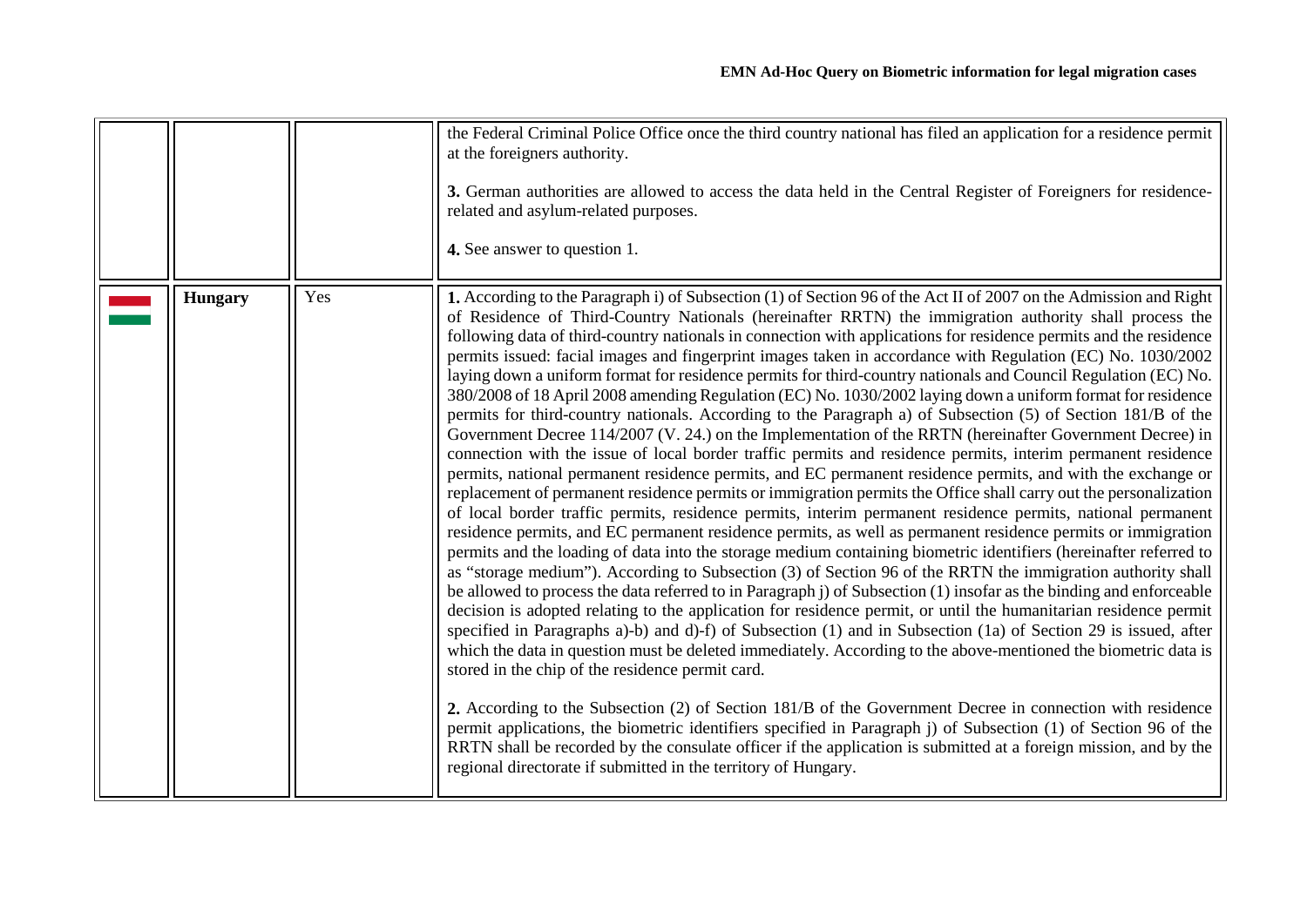<span id="page-7-1"></span><span id="page-7-0"></span>

|              |     | 3. According to the Subsection (10) of Section 181/B of the Government Decree third-country nationals holding<br>local border traffic permits, residence permits, interim permanent residence permits, national permanent<br>residence permits, and EC permanent residence permits, or permanent residence permits or immigration permits<br>may request the regional directorate at any time to check the data on the storage medium containing biometric<br>data during the document's period of validity.<br>4. The Immigration and Asylum Office is allowed to process the biometric data according to above-mentioned<br>Subsection (3) of Section 96 of the RRTN but cannot store or use this kind of data from legal migration cases.                                                                                                                                                                                                                                                                                                                                                                                                                                         |
|--------------|-----|--------------------------------------------------------------------------------------------------------------------------------------------------------------------------------------------------------------------------------------------------------------------------------------------------------------------------------------------------------------------------------------------------------------------------------------------------------------------------------------------------------------------------------------------------------------------------------------------------------------------------------------------------------------------------------------------------------------------------------------------------------------------------------------------------------------------------------------------------------------------------------------------------------------------------------------------------------------------------------------------------------------------------------------------------------------------------------------------------------------------------------------------------------------------------------------|
| <b>Italy</b> | Yes | 1. In Italy there is an obligation to detect and record fingerprints (photodactyloscopic surveys) of immigrants<br>when they require the release or renewal of the residence permit. The responsible body is the Police Headquarter<br>(Questura), after the appointment after the application for a residence permit. Photodynaptic surveys are stored<br>in the national residence permit database.<br>2. Detection of fingerprints is carried out in Italy when the person requests or renewes the residence permit in the<br>Police Headquarter (Questura).<br>3. The database has been created with the purpose to allow national authorities to monitor the migration scenario<br>and to promptly react in case of public security dangers.<br>4. The legal basis is art. 5 of Legislative Decree 286/1998; the link to the Decree.:<br>http://www.normattiva.it/atto/caricaDettaglioAtto?atto.dataPubblicazioneGazzetta=1998-08-<br>18&atto.codiceRedazionale=098G0348&queryString=%3FmeseProvvedimento%3D%26formType%3Dricerca<br>_semplice%26numeroArticolo%3D%26numeroProvvedimento%3D286%26testo%3D%26annoProvvedimento<br>%3D1998%26giornoProvvedimento%3D&currentPage=1 |
| Latvia       | Yes | 1. The biometric data is stored in the Biometric Data Information System.<br>2. The biometric data is captured upon arrival in Latvia, embassies are not entitled to gather this data. Sometimes,<br>if documents for obtaining a residence permit are submitted in the territory of Latvia, the biometric data can be<br>submitted simultaneously with residence permit application. In case of negative decision, the biometric data<br>would be deleted from the system.                                                                                                                                                                                                                                                                                                                                                                                                                                                                                                                                                                                                                                                                                                          |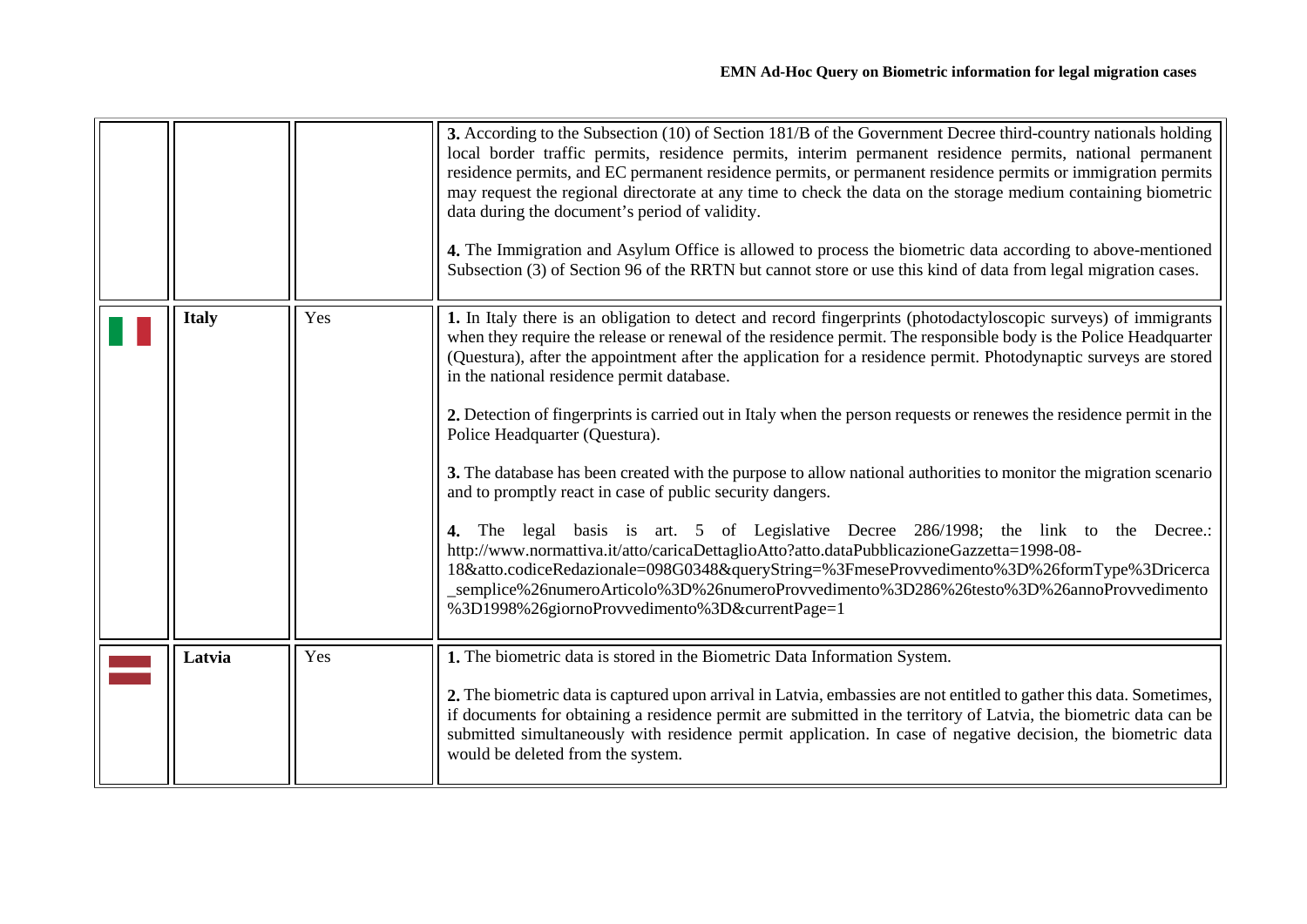<span id="page-8-0"></span>

|           |     | 3. According to the Article 13 of Biometric Data Processing System Law, the data can be used to ensure: 1)<br>prevention of the use of another person's identity; 2) verification of the identity of the person in the process of<br>issue of personal identification documents, and also in the process of issue of other documents referred to in this<br>Law or figuring out of the person's identity in the process of issue of personal identification documents; 3)<br>determination of the identity of the person during intelligence, counter-intelligence, operative activity, and also<br>during analysis of the obtained information; 4) prevention of criminal offences and other infringements of the<br>law; 5) detection of criminal offences and search of persons who have committed a criminal offence; 6)<br>verification of the identity of detained, suspected, accused and convicted persons; 7) verification of the identity<br>of the person, when carrying out border check of persons; 8) verification of the identity of the person when<br>carrying out the control of conditions for residing of foreigners; 9) verification of the identity of asylum seekers;<br>10) biometric identification of non-identified dead bodies (comparison of a sample with all biometric data<br>samples included in the Biometric Data Processing System in order to find out match with one of the biometric<br>data samples included in the Biometric Data Processing System and, if such match is established, in order to find<br>out the identity if the owner of a sample to be compared); 11) searching of missing persons; 12) verification of<br>the identity of the person, when providing a public service to the person, for the provision of which in accordance<br>with the requirements of the laws and regulations it is necessary to carry out verification of the identity of the<br>person. The verification above-mentioned in this Paragraph, when comparing data of the person whom the service<br>is provided, with the data of this person already accumulated in the Biometric Data Processing System, shall be<br>carried out only upon consent by the person; 13) determination of the identity of the person, if it is necessary for<br>the provision of emergency medical care.<br>4. The residence permit, according to the Personal Identification Documents Law, section 5<br>(http://vvc.gov.lv/export/sites/default/docs/LRTA/Likumi/Personal_Identification_Documents_Law.pdf), is the<br>personal identification document. Biometric Data Processing System Law, Section 5 stipulates what kind of data<br>shall be stored in this system: "The data obtained from the following sources shall be included in the Biometric<br>Data Processing System: 1) when issuing personal identification documents; 2) ()". |
|-----------|-----|---------------------------------------------------------------------------------------------------------------------------------------------------------------------------------------------------------------------------------------------------------------------------------------------------------------------------------------------------------------------------------------------------------------------------------------------------------------------------------------------------------------------------------------------------------------------------------------------------------------------------------------------------------------------------------------------------------------------------------------------------------------------------------------------------------------------------------------------------------------------------------------------------------------------------------------------------------------------------------------------------------------------------------------------------------------------------------------------------------------------------------------------------------------------------------------------------------------------------------------------------------------------------------------------------------------------------------------------------------------------------------------------------------------------------------------------------------------------------------------------------------------------------------------------------------------------------------------------------------------------------------------------------------------------------------------------------------------------------------------------------------------------------------------------------------------------------------------------------------------------------------------------------------------------------------------------------------------------------------------------------------------------------------------------------------------------------------------------------------------------------------------------------------------------------------------------------------------------------------------------------------------------------------------------------------------------------------------------------------------------------------------------------------------------------------------------------------------------------------------------------------------------------------------------------------------------------------------------------------------------------------------------------------------------------------------------------------------------------------------------------------------------------------------------------------------------------------------------------------------------|
| Lithuania | Yes | 1. Yes, in both. Fingerprints are stored in the Population Registry Department of the Republic of Lithuania and<br>electronically incorporated into a residence permit or a residence card of a family member of a Union citizen.<br>2. Photographs (facial image) and fingerprints – are usually captured in the territory of Lithuania, when the<br>decision to issue the residence permit is approved. If person requests, the biometric data can be captured before<br>the decision has been reached.                                                                                                                                                                                                                                                                                                                                                                                                                                                                                                                                                                                                                                                                                                                                                                                                                                                                                                                                                                                                                                                                                                                                                                                                                                                                                                                                                                                                                                                                                                                                                                                                                                                                                                                                                                                                                                                                                                                                                                                                                                                                                                                                                                                                                                                                                                                                                           |
|           |     |                                                                                                                                                                                                                                                                                                                                                                                                                                                                                                                                                                                                                                                                                                                                                                                                                                                                                                                                                                                                                                                                                                                                                                                                                                                                                                                                                                                                                                                                                                                                                                                                                                                                                                                                                                                                                                                                                                                                                                                                                                                                                                                                                                                                                                                                                                                                                                                                                                                                                                                                                                                                                                                                                                                                                                                                                                                                     |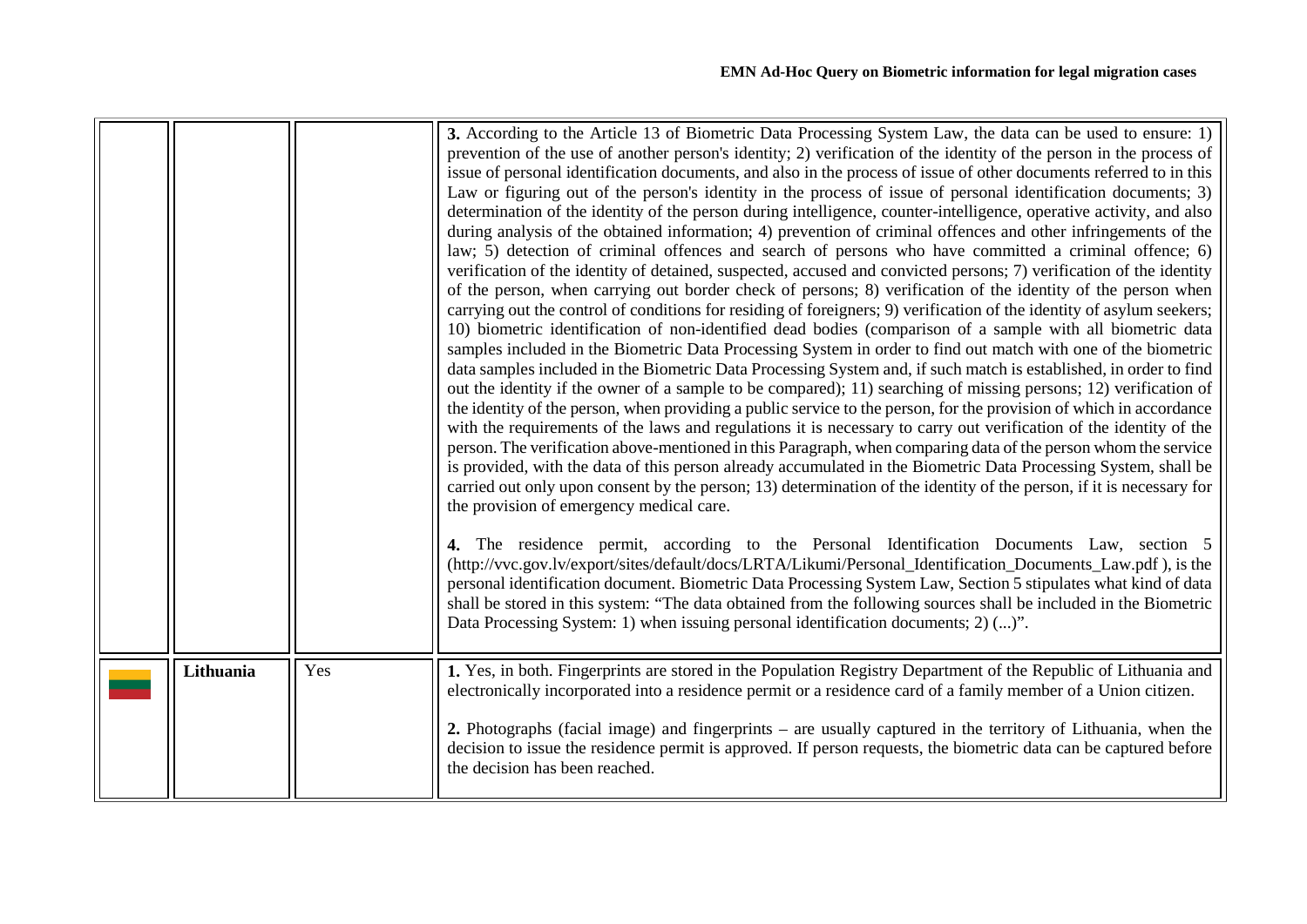<span id="page-9-0"></span>

|            |     | 3. According to Article 11(5) of the Law of the Republic of Lithuania on the Population Register, Lithuanian<br>resident's registry data – photograph (facial image) and fingerprints – can be accessed by the Law Enforcement<br>institutions, Country's Intelligence and by the agencies issuing identity documents. Photographs and signatures<br>for issuing legal documents are provided only with person's consent. Photographs are provided to financial<br>institutions of those individuals for whom it is planned to provide financial services related to risk taking.<br>Photographs are also provided to health care institutions to confirm and (or) determine patient's identity, as well<br>as, notaries and bailiffs – to perform functions that are provided by law, when it is needed as means for additional<br>person's identification.<br>4. According to Articles 24(2), 99(2) and 104(6) of the Law of the Republic of Lithuania on the Legal Status of<br>Aliens, biometric identifiers (the facial image and two fingerprints) of an alien and of the family member of the<br>citizen of the EU Member State who is not citizen of an EU Member State shall be electronically incorporated<br>into a residence permit and residence card of a family member of a Union citizen to confirm the alien's identity,<br>with the exception of the cases provided for in Regulation (EC) No 1030/2002. The Law of Republic of Lithuania<br>on the Population Register: https://www.e-tar.lt/portal/lt/legalAct/TAR.DCBDC82E26CD/buRaninnmh The<br>Lithuania<br>of<br>the<br>Republic<br>of<br>the<br>Legal<br>Aliens:<br>on<br><b>Status</b><br>of<br>Law<br>https://e- |
|------------|-----|---------------------------------------------------------------------------------------------------------------------------------------------------------------------------------------------------------------------------------------------------------------------------------------------------------------------------------------------------------------------------------------------------------------------------------------------------------------------------------------------------------------------------------------------------------------------------------------------------------------------------------------------------------------------------------------------------------------------------------------------------------------------------------------------------------------------------------------------------------------------------------------------------------------------------------------------------------------------------------------------------------------------------------------------------------------------------------------------------------------------------------------------------------------------------------------------------------------------------------------------------------------------------------------------------------------------------------------------------------------------------------------------------------------------------------------------------------------------------------------------------------------------------------------------------------------------------------------------------------------------------------------------------------------------------------------------|
|            |     | seimas.lrs.lt/portal/legalAct/lt/TAD/57df8b40839211e5bca4ce385a9b7048?jfwid=-wd7z84f0n                                                                                                                                                                                                                                                                                                                                                                                                                                                                                                                                                                                                                                                                                                                                                                                                                                                                                                                                                                                                                                                                                                                                                                                                                                                                                                                                                                                                                                                                                                                                                                                                      |
|            |     |                                                                                                                                                                                                                                                                                                                                                                                                                                                                                                                                                                                                                                                                                                                                                                                                                                                                                                                                                                                                                                                                                                                                                                                                                                                                                                                                                                                                                                                                                                                                                                                                                                                                                             |
| Luxembourg | Yes | 1. The biometric data is stored in the chip of the residence permit card. The biometrical data gathered (fingerprints<br>and photo) for the issuing of the residence permit are stored until the handing over of the residence permit to its<br>holder, or at the most six months after the production of the residence permit.                                                                                                                                                                                                                                                                                                                                                                                                                                                                                                                                                                                                                                                                                                                                                                                                                                                                                                                                                                                                                                                                                                                                                                                                                                                                                                                                                             |
|            |     | 2. In Luxembourg, the biometric data of residence permit is only captured after the authorisation of stay has been<br>approved by the Minister in charge of Immigration. The biometric data is only collected in the offices of the<br>Directorate of Immigration.                                                                                                                                                                                                                                                                                                                                                                                                                                                                                                                                                                                                                                                                                                                                                                                                                                                                                                                                                                                                                                                                                                                                                                                                                                                                                                                                                                                                                          |
|            |     | 3. The Minister in charge of Immigration is allowed to access the data in order to verify if the conditions for<br>entering and staying on the territory are fulfilled.                                                                                                                                                                                                                                                                                                                                                                                                                                                                                                                                                                                                                                                                                                                                                                                                                                                                                                                                                                                                                                                                                                                                                                                                                                                                                                                                                                                                                                                                                                                     |
|            |     | 4. Article 2 of the Grand-Ducal regulation of 19 May 2011 that modifies: 1. the Grand-Ducal regulation of 5<br>September 2008 on the execution of certain dispositions on administrative formalities foreseen by the Law of 29<br>August 2008 on free movement of persons and immigration 2. the Grand-Ducal regulation of 26 September 2008                                                                                                                                                                                                                                                                                                                                                                                                                                                                                                                                                                                                                                                                                                                                                                                                                                                                                                                                                                                                                                                                                                                                                                                                                                                                                                                                                |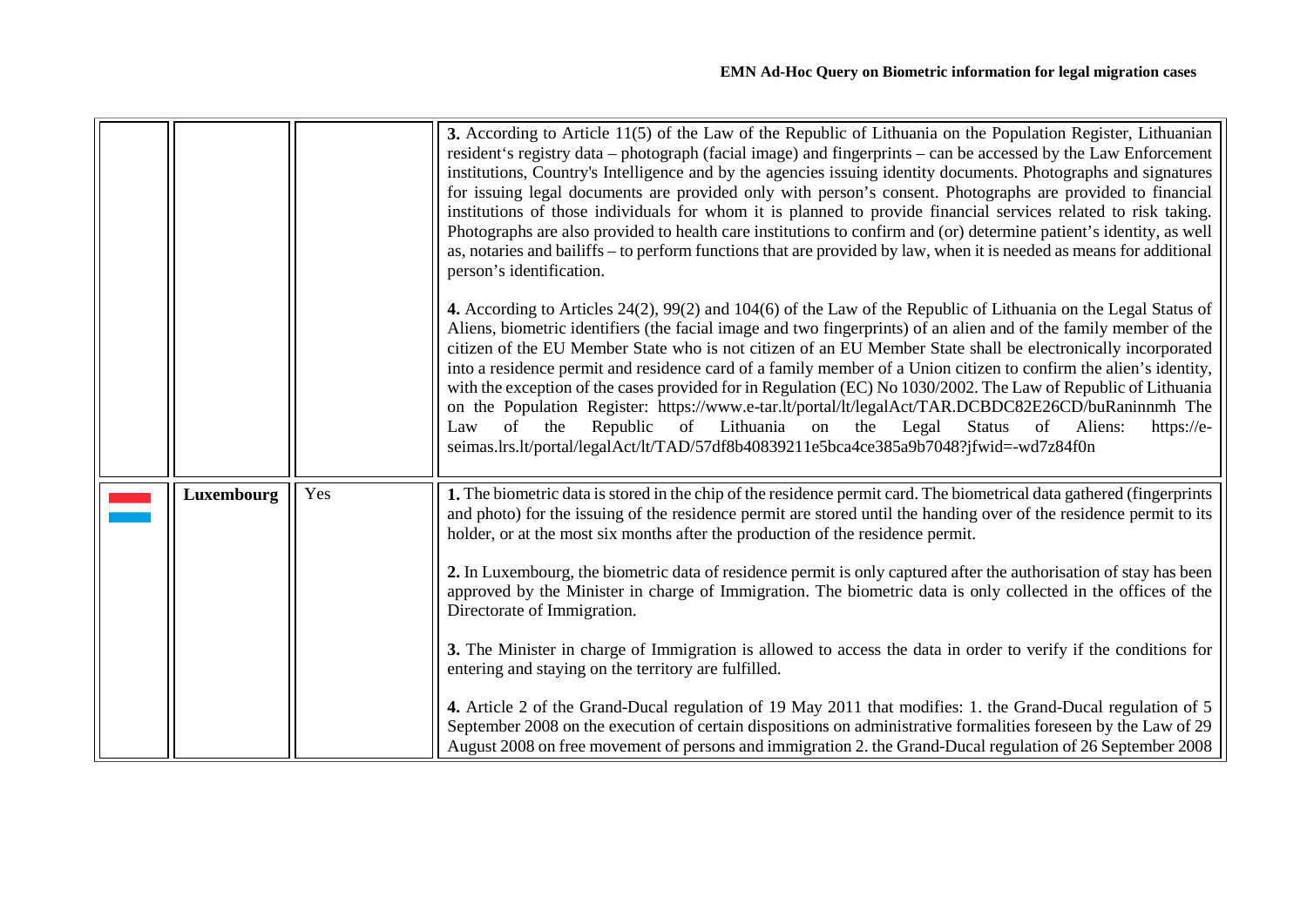<span id="page-10-1"></span><span id="page-10-0"></span>

|                    |     | on the creation of a database for treating personal data for the execution of the Law of 29 August 2008 on free<br>movement of persons and immigration Memorail A $N^{\circ}102$ , of 20 May 2011                                                                                                                                                                                                                                                                                                                                                                                                                                                                                                                                                                                                                                                                                                                                                                                                                                                                                                                                                                                                                                                                                                                                                                                                                                                                                                                                                                                                                                                                                                                                                                                                                                                                                                                                                            |
|--------------------|-----|--------------------------------------------------------------------------------------------------------------------------------------------------------------------------------------------------------------------------------------------------------------------------------------------------------------------------------------------------------------------------------------------------------------------------------------------------------------------------------------------------------------------------------------------------------------------------------------------------------------------------------------------------------------------------------------------------------------------------------------------------------------------------------------------------------------------------------------------------------------------------------------------------------------------------------------------------------------------------------------------------------------------------------------------------------------------------------------------------------------------------------------------------------------------------------------------------------------------------------------------------------------------------------------------------------------------------------------------------------------------------------------------------------------------------------------------------------------------------------------------------------------------------------------------------------------------------------------------------------------------------------------------------------------------------------------------------------------------------------------------------------------------------------------------------------------------------------------------------------------------------------------------------------------------------------------------------------------|
| <b>Malta</b>       | Yes | 1. The biometric data is stored in the chip of the residence permit card and within the national database.<br>2. The biometric data is only captured in Malta at the offices of Identity Malta which is the national authority<br>responsible of expatriate affairs. The data is captured upon the submission of the application.<br>3. The data may be accessed for verification purposes by the national authorities, only with the consent of the<br>residence card holder. The use of such biometric data for any other purpose including criminal investigation is<br>prohibited and shall constitute a breach of the Data Protection Act.<br>4. The legal basis for the storage and use of biometric data are laid down in the Identity Cards Act, Chapter 258<br>of the Laws of Malta.                                                                                                                                                                                                                                                                                                                                                                                                                                                                                                                                                                                                                                                                                                                                                                                                                                                                                                                                                                                                                                                                                                                                                                |
| <b>Netherlands</b> | Yes | 1. Since 1 march 2014 there is national (Dutch) legislation that makes it possible to store the biometric data (10)<br>fingerprints and a picture) of third country nationals in a national database shared by the organizations<br>cooperating in the immigration process in the Netherlands ("Basisvoorziening vreemdelingen" (BVV)). Based<br>on Council Regulation (EC) No 380/2008 of 18 April 2008 the Dutch residence permits (the temporary and<br>permanent regular residence permits and asylum residence permits) of aliens that are 6 years old and above,<br>contain a picture and two fingerprints in an electronic component on the residence permit.<br>2. Biometric data in the asylum procedure are captured at first contact with the applicant in the Netherlands, prior<br>to the decision. Within the context of legal migration purposes (i.e. non asylum or irregular migration), the<br>collecting of biometric data is generally performed by the Dutch embassy or consulate abroad American,<br>Australian, New Zealand, Canadian, Japanese, South Korean, Monaco and Vatican city nationals, who intend to<br>stay in the Netherlands for three months or more, are not required to apply for a Regular Provisional Residence<br>Permit upon arrival to the Netherlands. They need to apply for a Regular residence permit in the Netherlands, At<br>that moment it's required to provide biometric data (photograph and 10 fingerprints) at the Dutch Immigration<br>and Naturalisation Service (INS). Additional information   Before a third country national can apply for a<br>residence permit in the Netherlands, he or she must usually be in possession of an MVV. Within the context of<br>the so-called Entry and Residence procedure (Toegang en Verblijf (TEV)), an MVV application is usually<br>initiated by the sponsor in the Netherlands. While the Immigration and Naturalisation Service (IND) registers the |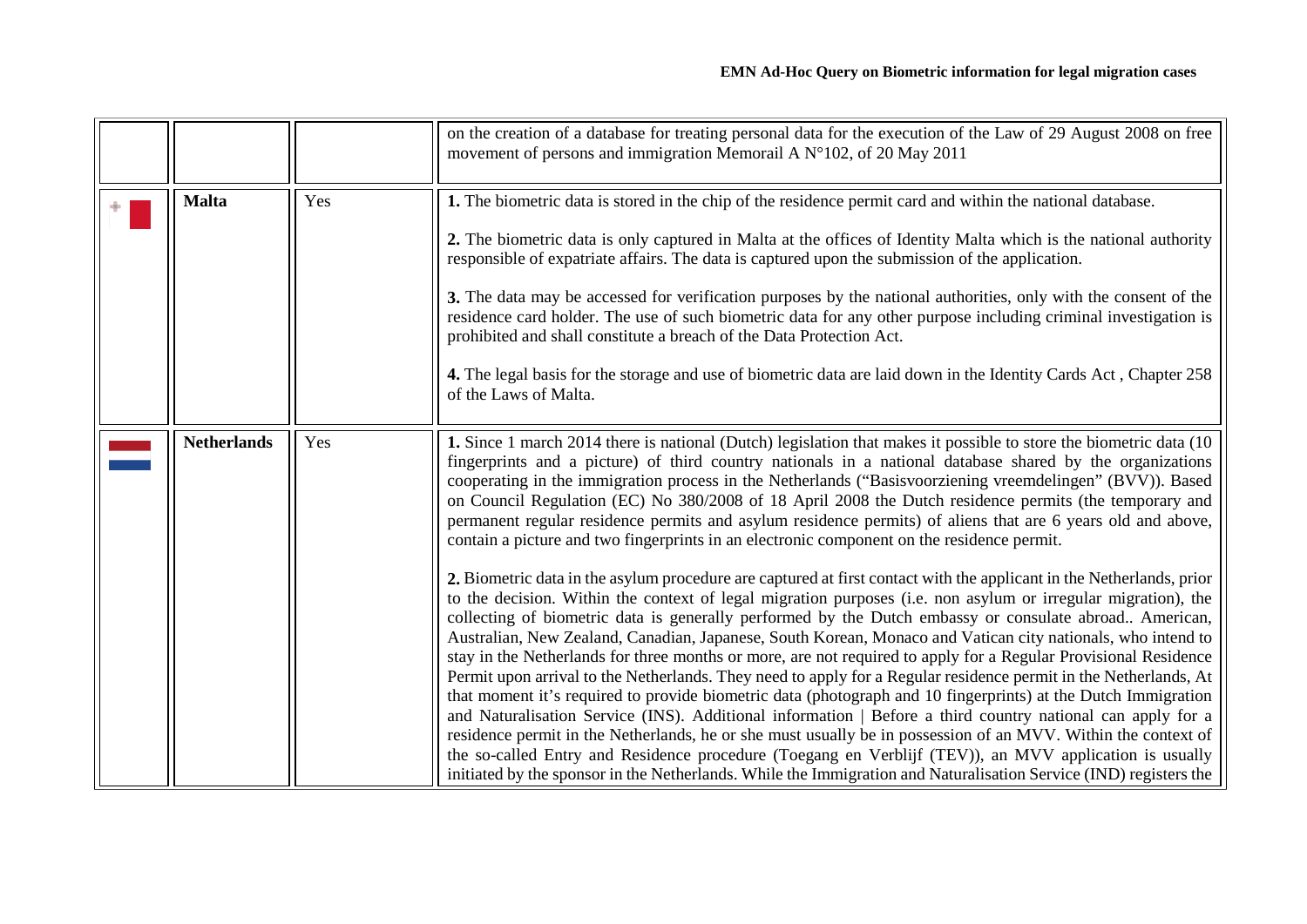<span id="page-11-0"></span>

|               |     | administrative personal data of the applicant in the BVV, the actual identification and collecting of biometric<br>data in this procedure are performed by the Dutch embassy or consulate abroad.<br>3. The organizations cooperating in the immigration process in the Netherlands have the right to collect and store<br>biometric data, and access the database which contains these data. They will do so for identification and<br>verification purposes, and solely within the context of the implementation of the Aliens Act and the Netherlands<br>Nationality Act. In addition, there are a limited number of purposes which exceed the implementation of the<br>Aliens Act and the Netherlands Nationality Act, such as: the identification of victims of disasters and accidents<br>and the detection and prosecution of criminal offenses.<br>4. The articles 106a and 107 of the Dutch Aliens Act hold legal basis for the capturing, storage and use of<br>biometric data. Article 106a refers to the categories from which biometric data can be collected, the purposes for<br>which this is done (identification and verification) and the organizations which are authorized to collect this<br>information. Article 107 contains a limited number of purposes which exceed the implementation of the Aliens<br>Act and the Netherlands Nationality Act. Please see the following link for more information (in Dutch):<br>http://wetten.overheid.nl/BWBR0011823/2017-01-01/0/#Hoofdstuk8_Paragraaf1 |
|---------------|-----|-------------------------------------------------------------------------------------------------------------------------------------------------------------------------------------------------------------------------------------------------------------------------------------------------------------------------------------------------------------------------------------------------------------------------------------------------------------------------------------------------------------------------------------------------------------------------------------------------------------------------------------------------------------------------------------------------------------------------------------------------------------------------------------------------------------------------------------------------------------------------------------------------------------------------------------------------------------------------------------------------------------------------------------------------------------------------------------------------------------------------------------------------------------------------------------------------------------------------------------------------------------------------------------------------------------------------------------------------------------------------------------------------------------------------------------------------------------------------------------------------------------------------|
| <b>Poland</b> | Yes | 1. Biometric data are collected in a national collection of registers, records and lists of foreigner's cases. The data<br>are following: fingerprints and photo of the face. After collection of the abovementioned biometric data,<br>fingerprints which are collected for issuing the Residence Card are removed from the registry, while the photo<br>of the face is still remaining. Photos and fingerprints are saved in the residence card's chip issued to the<br>foreigners.<br>2. Biometric data are collected by the Border Guard, the Office for Foreigners, Voivods and Polish consulates.<br>3. Data processed in a national collection of registers, records and lists of foreigner's cases referred to in article<br>449, § 2 points 1, 12, 16 and 17 are made available to entities for the implementation of their statutory tasks. We<br>would like to point out that fingerprints collected from foreigners are not shared. Fingerprints are collected for<br>issuing a residence card and then they are being removed from the registry.<br>4. Head of the Office for Foreigners runs a national collection of registers, accounting records and lists which<br>contain data on foreigners' cases based on Chapter no 3 of the Aliens Act.                                                                                                                                                                                                                                                         |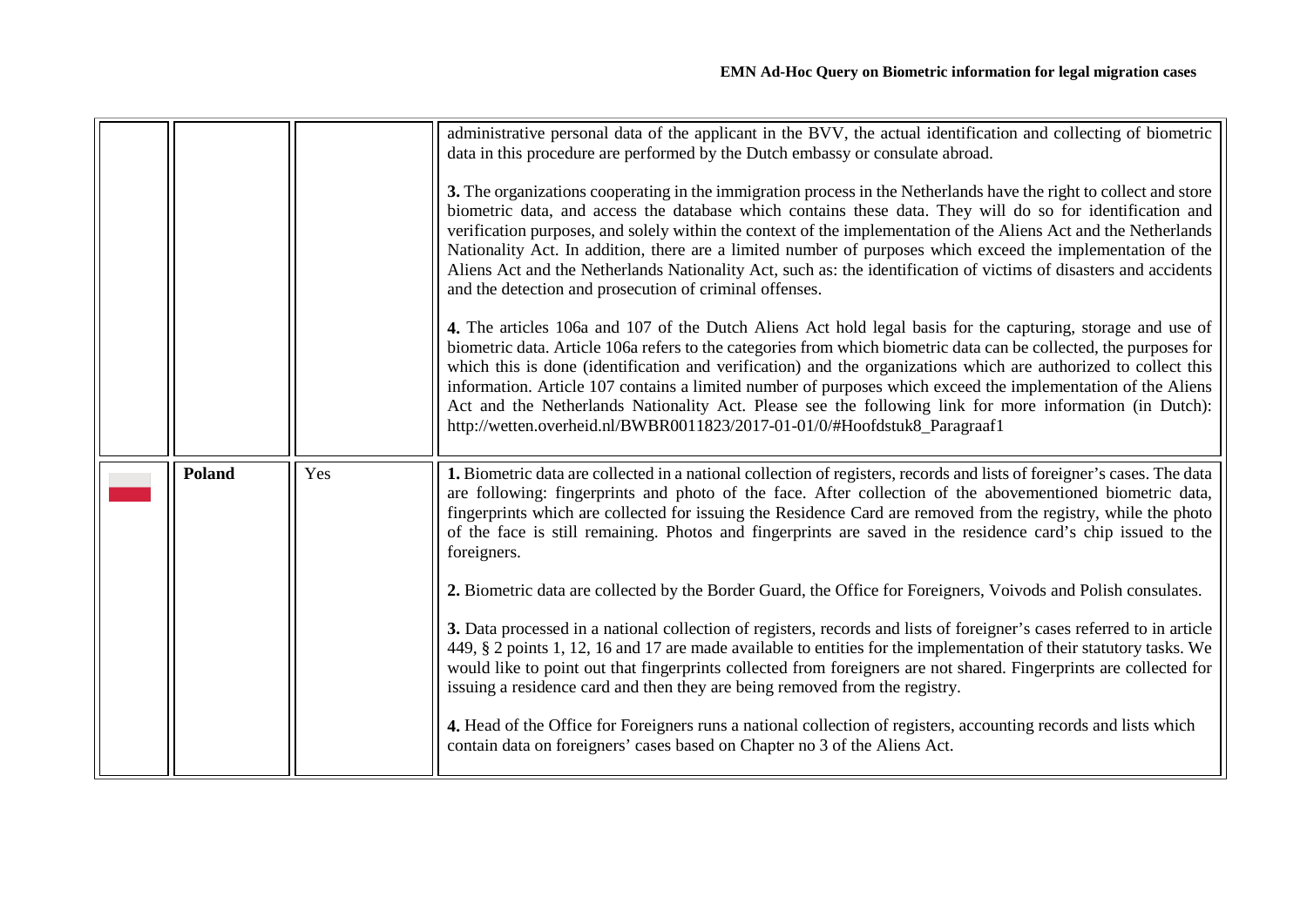<span id="page-12-0"></span>

| <b>Slovak</b>   | Yes | 1. Yes.                                                                                                                                                                                                                                                                                                                                                                                                                                                                                                                                                                                                                                                                                                                                                                                                                                                                                                                                                                                                                                                                                                                                                                                                                                                                                                                                                                                                                                                                                                                                                                                                                                                                                                                                                                                                                                                                                                                                                                                                                                                                                                                                            |
|-----------------|-----|----------------------------------------------------------------------------------------------------------------------------------------------------------------------------------------------------------------------------------------------------------------------------------------------------------------------------------------------------------------------------------------------------------------------------------------------------------------------------------------------------------------------------------------------------------------------------------------------------------------------------------------------------------------------------------------------------------------------------------------------------------------------------------------------------------------------------------------------------------------------------------------------------------------------------------------------------------------------------------------------------------------------------------------------------------------------------------------------------------------------------------------------------------------------------------------------------------------------------------------------------------------------------------------------------------------------------------------------------------------------------------------------------------------------------------------------------------------------------------------------------------------------------------------------------------------------------------------------------------------------------------------------------------------------------------------------------------------------------------------------------------------------------------------------------------------------------------------------------------------------------------------------------------------------------------------------------------------------------------------------------------------------------------------------------------------------------------------------------------------------------------------------------|
| <b>Republic</b> |     |                                                                                                                                                                                                                                                                                                                                                                                                                                                                                                                                                                                                                                                                                                                                                                                                                                                                                                                                                                                                                                                                                                                                                                                                                                                                                                                                                                                                                                                                                                                                                                                                                                                                                                                                                                                                                                                                                                                                                                                                                                                                                                                                                    |
|                 |     | 2. The biometric data is recorded upon arrival by the respective Police department.                                                                                                                                                                                                                                                                                                                                                                                                                                                                                                                                                                                                                                                                                                                                                                                                                                                                                                                                                                                                                                                                                                                                                                                                                                                                                                                                                                                                                                                                                                                                                                                                                                                                                                                                                                                                                                                                                                                                                                                                                                                                |
|                 |     | 3. Only the Police can access this data in order to carry out their work duties.                                                                                                                                                                                                                                                                                                                                                                                                                                                                                                                                                                                                                                                                                                                                                                                                                                                                                                                                                                                                                                                                                                                                                                                                                                                                                                                                                                                                                                                                                                                                                                                                                                                                                                                                                                                                                                                                                                                                                                                                                                                                   |
|                 |     | 4. Based on the Council Regulation (EC) No 1030/2002 of 13 June 2002 as well as the Articles 128 and 129 of<br>the Act No 404/2011 on Residence of Aliens and Amendment and Supplementation of Certain Acts - please find<br>the unofficial translation below: Article 128 (Act No 404/2011 on Residence of Aliens) Personal and Other Data<br>Processing in Border Control (1) The police department shall be authorized to process the following personal<br>and other data in order to ensure the border control: a) name, surname, surname at birth, previous surnames, date<br>of birth, sex, place and state of birth, citizenship, nationality, family status, data on travel document, other<br>document authorizing to cross the external border, data on visas, biometric data, country of destination, b) names,<br>surnames, previous surnames of family members, date and place of birth of family members, their citizenship,<br>domicile of family members, previous permanent residences of family members, c) data on the place and time of<br>entry and departure through the external border, mean of transport, co-passengers in one mean of transport, period<br>of time and the purpose of residence, d) data on unauthorized crossing of the state border, prohibition on entry,<br>rejection of entry and denial of entry. (2) The police department shall keep the data on passengers sent by the air<br>carrier pursuant to Art. 108 par. 4 in a temporary file. The police department shall be obliged to dispose of these<br>data within 24 hours of the time they are received following the entry of passengers; the same shall not apply if<br>the data are necessary to fulfil other assignments of the Police Force. Article 129 (Act No 404/2011 on Residence<br>of Aliens) Personal and Other Data Processing in Case of Visas and Residence (1) For purposes of visa<br>proceedings the police department, representative office and the Ministry of Foreign Affairs shall be entitled to<br>process the following personal data a) name and surname of the visa applicant, his/her surname at birth, previous |
|                 |     | surnames, date of birth, sex, place and country of birth, citizenship, family status, data on travel documents,<br>biometric data, b) occupation of the visa applicant; name and surname of his/her father; name, surname and<br>maiden name of his mother; name, surname and surname at birth of his/her spouse; date and place of birth of<br>his/her spouse, name, surname and date of birth of his/her child, previous residence of the visa applicant in the<br>Slovak Republic, c) previous citizenship of the visa applicant, data on his/her domicile, data on his/her employer,<br>country of destination, visa kind, requested number of entries, period of time of residence, data on visas granted<br>by the Slovak Republic, purpose of the journey, arrival date, departure date, type of a mean of transport, place of<br>the first entry, data on the contact person in the Slovak Republic, method of financial coverage in the Slovak<br>Republic, d) name, surname, date of birth, domicile and identity document number of the inviting person and the<br>relation of the inviting person to the visa applicant. (2) For purposes of residence proceedings the police<br>department, representative office and the Ministry of Foreign Affairs shall be authorized to process personal data                                                                                                                                                                                                                                                                                                                                                                                                                                                                                                                                                                                                                                                                                                                                                                                                                                    |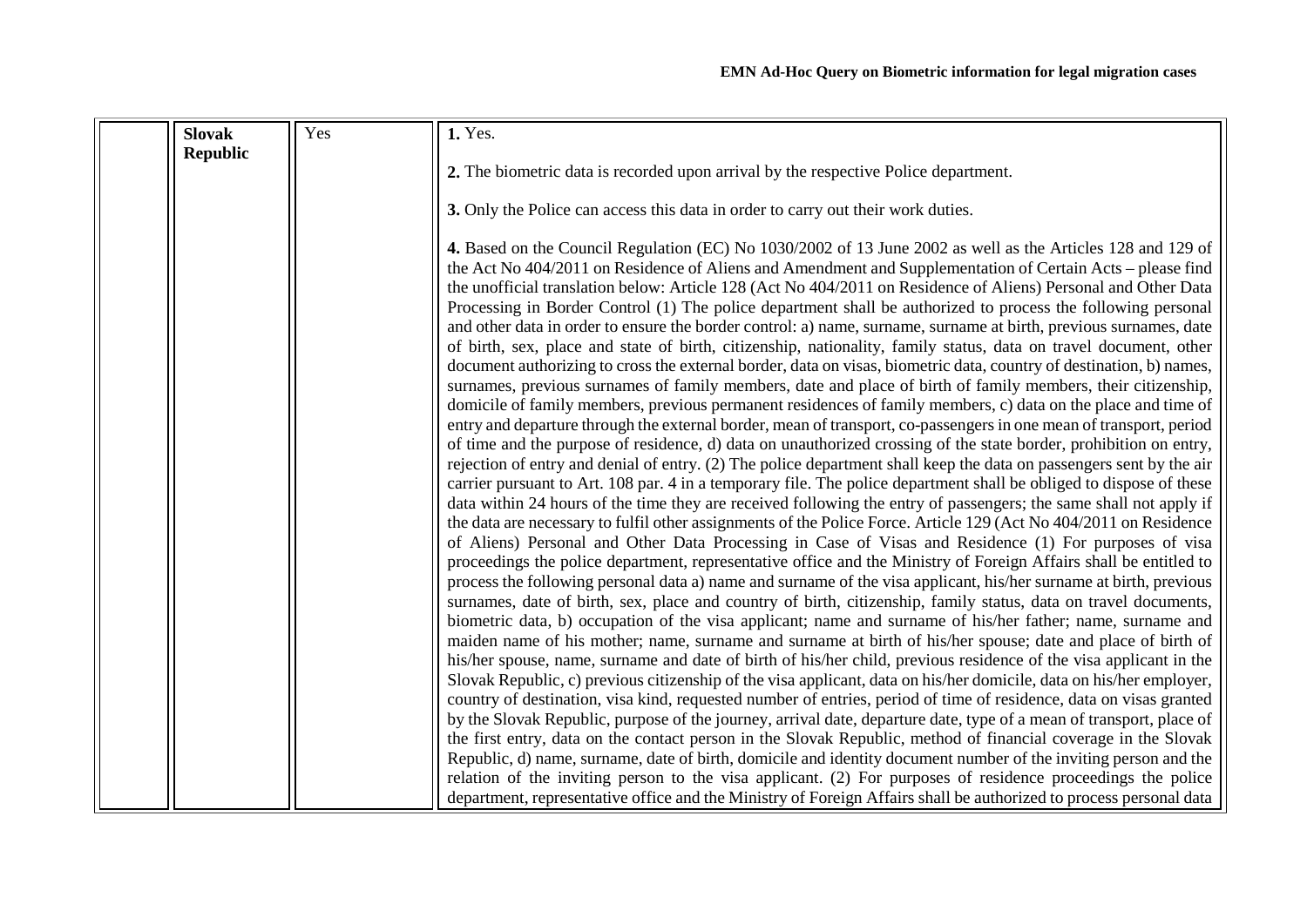<span id="page-13-1"></span><span id="page-13-0"></span>

|               |     | of the third country national under paragraph 1 a) and b); and a) his/her degree, nationality, purpose of residence,<br>the highest education achieved, data on employment prior to and following the arrival to the Slovak Republic,<br>place and state of the domicile, address of the last domicile, domicile in the Slovak Republic, name of the<br>accommodation provider, b) previous surnames, country of birth, citizenship, permanent domicile and domicile<br>in the Slovak Republic of his/her spouse, c) date of birth and citizenship of his/her parents, place of birth,<br>citizenship, permanent domicile and domicile of his/her child in the Slovak Republic, names, surnames, date and<br>place of birth, citizenship and permanent domicile of his/her siblings. (3) For purposes of registration, the police<br>department shall be authorized to process the personal data of the Union citizen and the family member of the<br>Union citizen under paragraph 1 a) and data on the highest education achieved, address of permanent domicile<br>abroad, domicile in the Slovak Republic and data on the accommodation provider. (4) For purposes of<br>administrative expulsion proceedings and detention proceedings, the police department shall be authorized to<br>process personal data under paragraph 1 a) and data on the address of the permanent domicile of the alien. |
|---------------|-----|---------------------------------------------------------------------------------------------------------------------------------------------------------------------------------------------------------------------------------------------------------------------------------------------------------------------------------------------------------------------------------------------------------------------------------------------------------------------------------------------------------------------------------------------------------------------------------------------------------------------------------------------------------------------------------------------------------------------------------------------------------------------------------------------------------------------------------------------------------------------------------------------------------------------------------------------------------------------------------------------------------------------------------------------------------------------------------------------------------------------------------------------------------------------------------------------------------------------------------------------------------------------------------------------------------------------------------------------------------------------------------------------------------|
| <b>Spain</b>  | Yes | 1. Biometric data are stored in a national database and in the chip of the residence permit.<br>2. Upon arrival, after the decision has been reached.<br>3. Migration and law enforcement purposes.<br>4. A Ministerial Order declaring the existing databases, their structure, contents, aim, access, etc                                                                                                                                                                                                                                                                                                                                                                                                                                                                                                                                                                                                                                                                                                                                                                                                                                                                                                                                                                                                                                                                                             |
| <b>Sweden</b> | Yes | 1. The biometric data captured for the production of residence permits is stored temporarily. When the residence<br>permit card is issued, the data is deleted and only stored on the chip of the card.<br>2. The normal procedure is for the biometric data to be captured at the time of application at the embassy or<br>consulate. If this has not been done it will be done during the investigation/processing of the case or after the<br>decision has been made.<br>3. According to the Swedish Aliens Act, Swedish authorities are allowed access the data as part of checks made<br>according to the Schengen Border Code and for internal checks on foreigners.<br>Swedish Aliens Act Chapter 9. http://www.riksdagen.se/sv/dokument-lagar/dokument/svensk-<br>4.<br>forfattningssamling/utlanningslag-2005716_sfs-2005-716                                                                                                                                                                                                                                                                                                                                                                                                                                                                                                                                                                  |